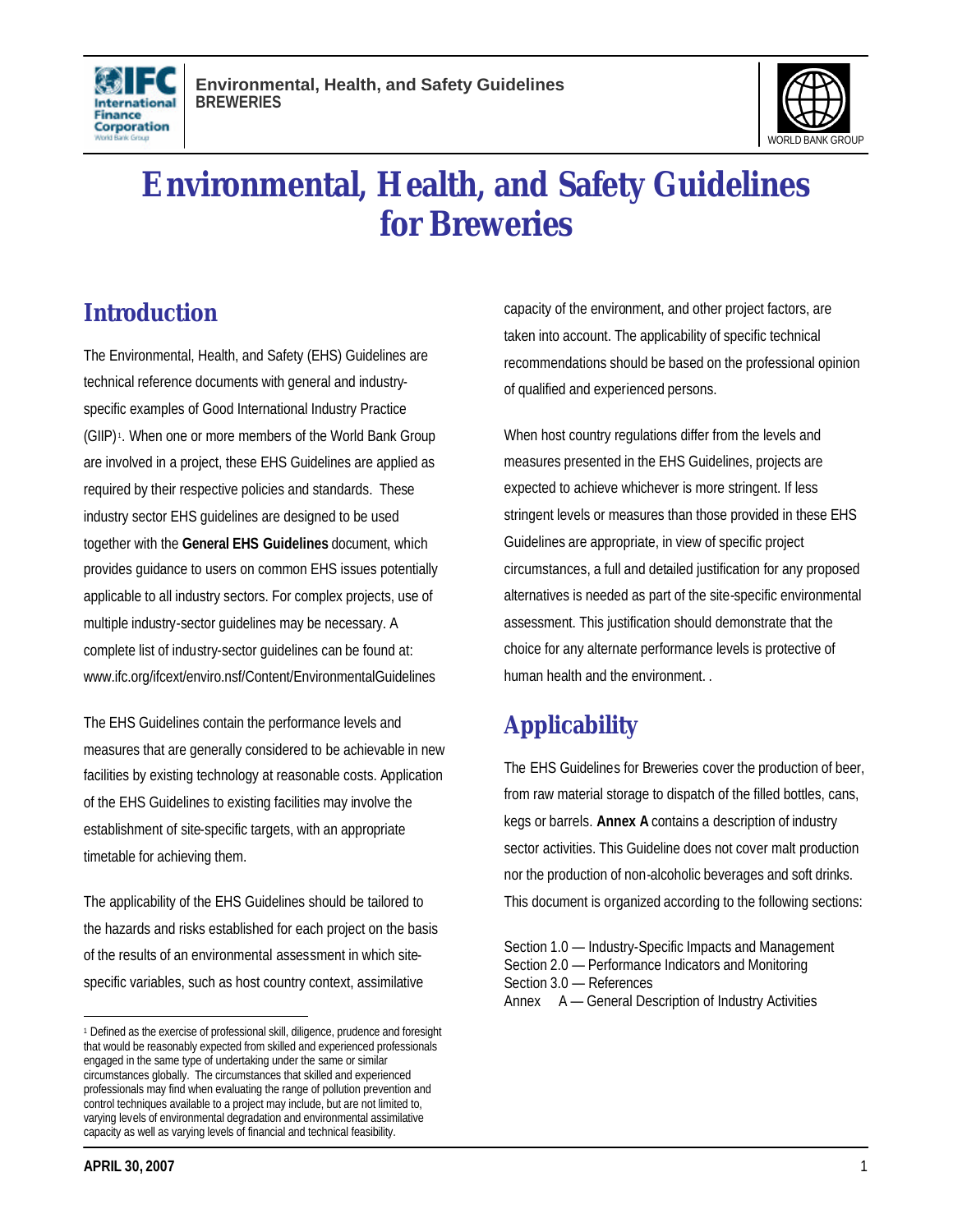



# **1.0 Industry-Specific Impacts and Management**

This section provides a summary of EHS issues associated with breweries that occur during the operations phase, along with recommendations for their management. Recommendations for the management of EHS issues common to most large industrial facilities during the construction and decommissioning phases are provided in the **General EHS Guidelines**.

# **1.1 Environment**

Environmental issues associated with the operation phase of breweries primarily include the following:

- Energy consumption
- Water consumption
- **Wastewater**
- Solid waste and by-products
- Emissions to air

### **Energy Consumption**

Brewery processes are relatively intensive users of both electrical and thermal energy. Thermal energy is used to raise steam in boilers, which is used largely for wort boiling and water heating in the brewhouse, and in the bottling hall. The process refrigeration system is typically the largest single consumer of electrical energy, but the brewhouse, bottling hall, and waste water treatment plant can account for substantial electricity demand. The specific energy consumption of a brewery is heavily influenced by utility system and process design; however, site-specific variations can arise from differences in product recipe and packaging type, the incoming temperature to the brewery of the brewing water and climatic variations.

Specific energy consumption in a brewery can vary from 100– 200 megajoules per hectoliter (MJ/hl), depending on size,

sophistication, and the factors listed above.<sup>2</sup> Substantial energy savings in many breweries can be achieved by adopting general guidance for energy management suggested in the **General EHS Guidelines**, in addition to the following techniques which have particular relevance to breweries:

- Install energy and water meters to measure and control consumption throughout the facility;
- Develop a hot water balance for the entire brewery to examine possibilities for heat recovery from production processes or utility systems to process or boil feed water;
- Recover heat from wort cooling to preheat water for mashing the next batch. In wort cooling, it is important to limit cooling water flow to approximately 1.1 times wort flow using refrigeration to supplement cooling if necessary. Wort coolers should have close approach temperatures (3-5 K) between leaving wort and incoming chilling water temperatures;
- Use a heat recovery system to condense vapors from the wort vessel. Recovered energy may be used as hot water in a variety of applications, for example, in the bottling hall as boiler feed water, or to preheat process water;
- Use high-gravity brewing, where beer is produced at greater than sales strength and diluted to the finished product alcohol content before packaging;
- Control and optimize evaporation in wort boiling, where 6 to 10 percent of the wort is deliberately boiled off.<sup>3</sup> Variations from recipe requirements may result in excessive energy use and variable product quality. Energy consumption in wort boiling can be reduced by:
	- o Controlling the inlet gravity to maintain as small a difference as possible between the gravity from the lautering and the final specific wort gravity;

<sup>2</sup> The Brewers of Europe (2002).

<sup>3</sup> Ibid.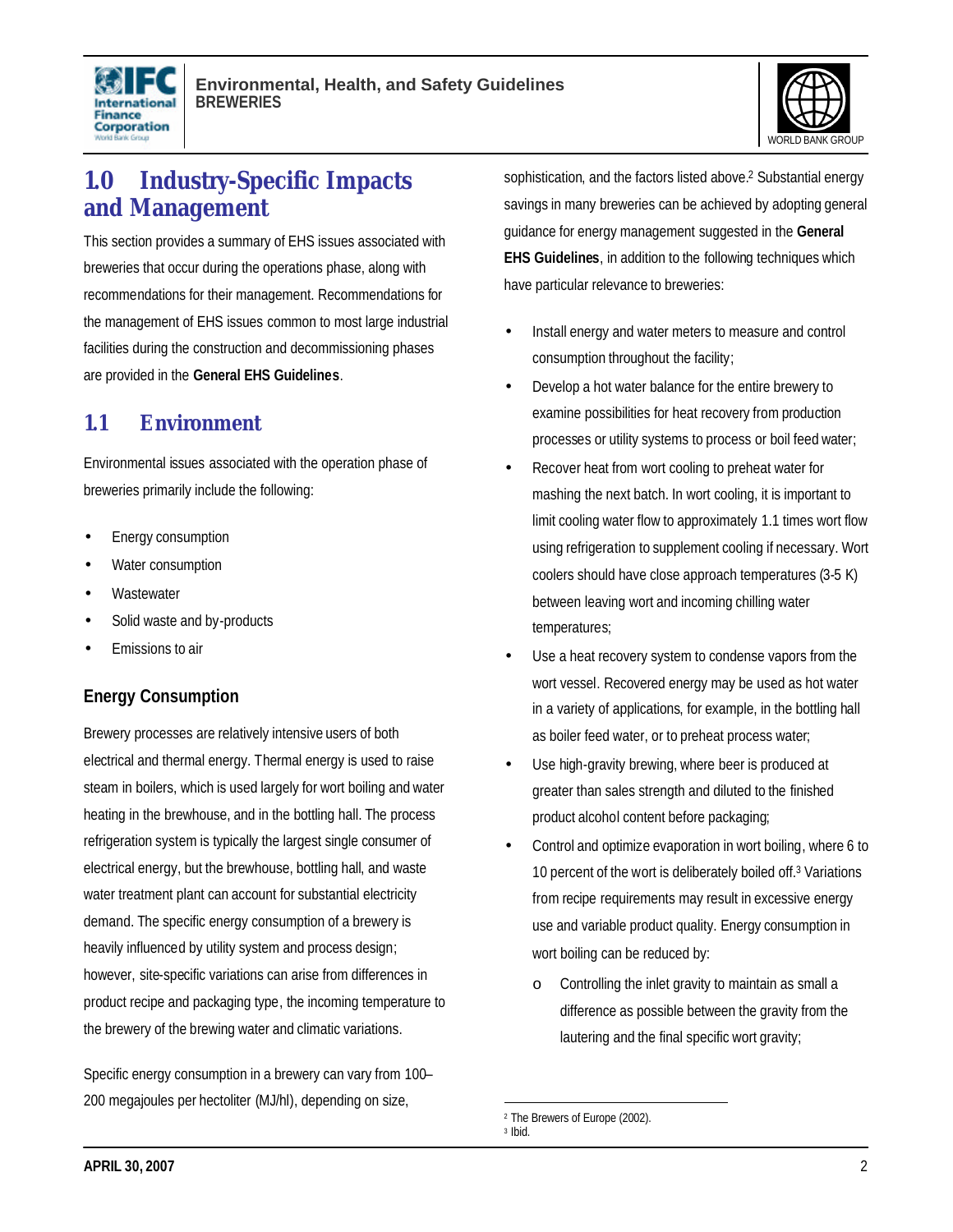



- o Controlling the gravity throughout boiling, in particular avoiding overboiling, for example by controlling batch size and the mass of steam used to heat the batch;
- o Increasing evaporation efficiency for the unwanted flavor components by increasing the surface contact between the heater and wort.
- Ensure effective insulation of steam, hot water and refrigerant pipes, vessels, valves and flanges, brew kettles or parts of brew kettles, tunnel pasteurizers and bottle washers;
- Specify high regeneration ratios (>93 %) in flash pasteurizers, for example those used in packaging and in the production of deaerated water; this also reduces refrigeration requirements;
- Limit use, and particularly overflow, of hot water (see the section on water consumption below);
- Optimize heating of tunnel pasteurizers and consider pasteurization unit control;
- Use cogeneration/combined heat and power (CHP)-based utility systems;
- Optimize refrigeration system operations by:
	- o Using "high temperature" precooling of warm (approx. >20° Celsius (C)) water used as brewing and deaerated water
	- o Elevating the evaporating temperature of the refrigeration system to the maximum extent possible. An evaporating temperature of -6ºC to -8ºC is sufficient, but often the refrigeration system is designed for a much lower evaporating temperature. Increasing the evaporating temperature by 1K will increase compressor cooling capacity and reduce the electricity consumption of the refrigeration system by 3–4 percent
	- Designing and operating the condensing side of the refrigeration system for the lowest possible condensing temperature. A decrease of 1K in

condensing temperature will reduce the electricity consumption of the refrigeration system by 2 percent

- Ensure that the pressure in the compressed air system is as low as possible. If the pressure is reduced from 8 bar to 7 bar, electricity consumption should drop by approximately 7 percent;
- Optimize the operation of large electric motors by:
	- o Examining opportunities to install variable speed drives, particularly for secondary refrigerant and water pumps
	- o Adopting thermosyphon circulation of wort through the wort kettle heater, reducing the need for pumped circulation

# **Water Consumption**

High consumption of good-quality water is characteristic of beer brewing. More than 90 percent of beer is water and an efficient brewery will use between 4–7 liters (l) of water to produce 1l of beer.<sup>4</sup> In addition to water for the product, breweries use water for heating and cooling, cleaning packaging vessels, production machinery and process areas, cleaning vehicles, and sanitary water. Water is also lost through wort boiling and with spent grains. Large quantities of good-quality water are needed for beer brewing. More than 90 percent of beer is water and an efficient brewery will use between 4–7 liters (l) of water to produce one liter of beer. 5 In addition to water for the product, breweries use water for heating and cooling, cleaning packaging vessels, production machinery and process areas, cleaning vehicles, and sanitation. Also water is lost through wort boiling and with spent grains.

Recommendations to reduce water consumption, especially where it may be a limited natural resource, are provided in the

 4 EC (2006) 5 EC (2006)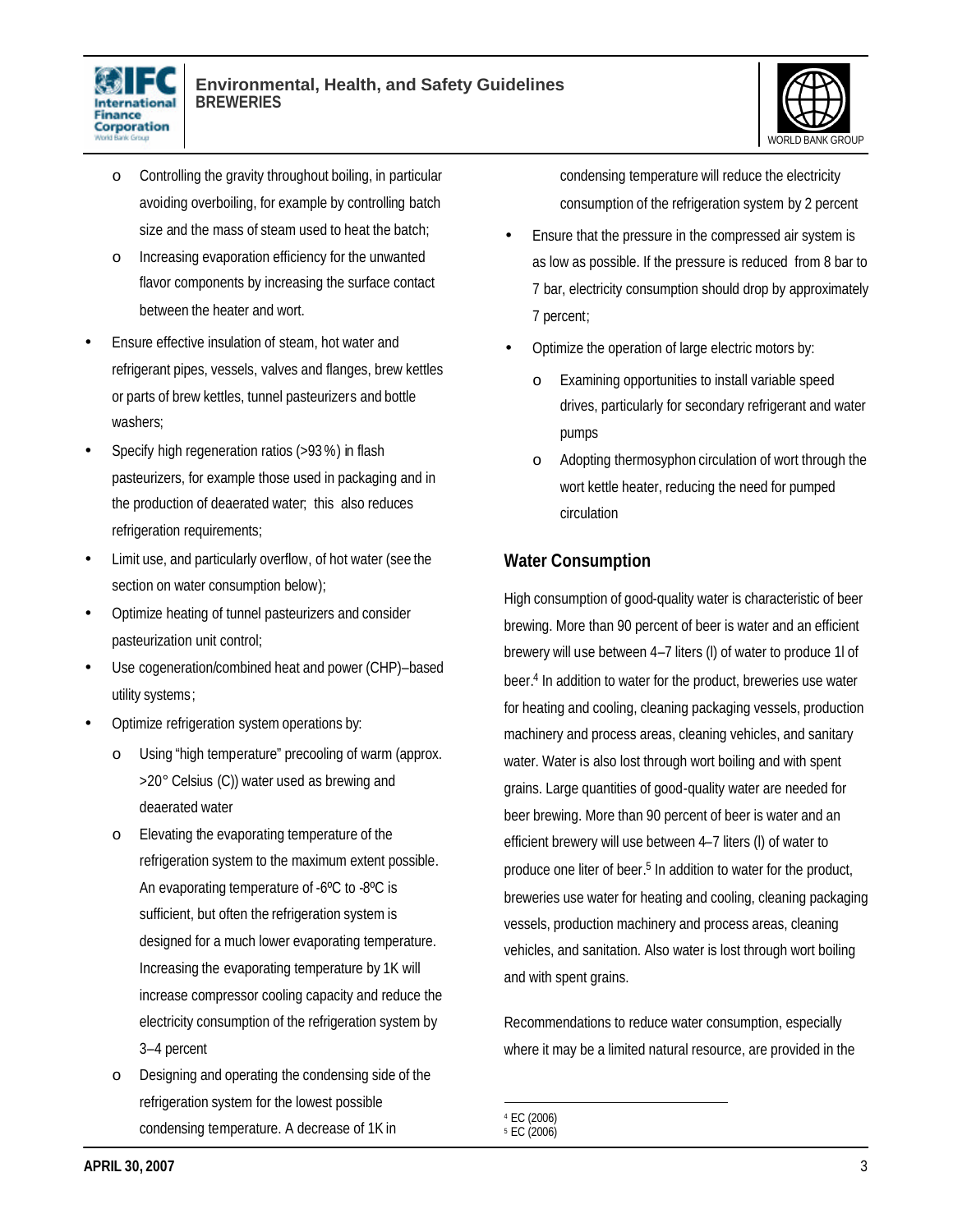



**General EHS Guidelines**. Specific water consumption recommendations for brewery operations include the following:

- Limit water used in wort cooling to the volume needed for mashing, typically around 1.1 times the wort volume;
- Allow the storage level of recovered water tanks to fluctuate, thereby using storage capacity. Maintaining full tanks may lead to overflow and waste;
- Implement water conservation measures in the bottlewashers by:
	- o Replacing older bottle washers with new energy and water-efficient bottle washers. New machines use much less water (e.g. 0.5 hectoliters(hl)/hl bottle volume compared with  $3-4$  hl/hl bottle volume)<sup>6</sup>;
	- o Installing automatic valve(s) to interrupt the water supply when there is a line stop;
	- o Promptly replacing worn and oversized rinsing nozzles, as indicated by water monitoring programs, and using effective low-water use rinsing nozzles;
	- o Controlling the rinsing water flow, which is often higher than specified or may vary due to pressure fluctuations in the water supply system;
	- o Using fresh water for the last two rinsing nozzles only. Earlier rinsing nozzles should re-use rinse water in a countercurrent rinsing manner;
	- Using recovered water from the bottle washers in the crate washer.
- Optimize cleaning-in-place (CIP) plants and procedures to avoid unnecessary losses of water and cleaning chemicals (e.g. by saving water from the last rinse for use as the first rinsing water in the next CIP cycle);
- Evaluate the feasibility of a closed-loop system for water used in the pasteurization process, where water is recirculated via a cooling tower and returned to the tunnel pasteurizer. This reduces consumption of fresh water for

 $\overline{a}$ <sup>6</sup> The Brewers of Europe (2002) the tunnel pasteurizer and makes up for water lost due to evaporation and potential bleed-off. Treatment of recirculating water is required to prevent growth of algae and microorganisms, and the risk of product contamination from recycled water must be carefully managed. Recycling systems can reduce the water consumption for the tunnel pasteurizers by 80 percent;

- Install a recirculation tank in connection with the vacuum pumps used in the packaging processes, which are continuously supplied with water to replace water discharged with air. A recirculation tank may result in water savings of 50 percent in the operation of the vacuum pump;<sup>7</sup>
- Recover water from process stages and reuse where possible, for example, in cooling and rinsing activities.

#### **Wastewater**

#### *Industrial Process Wastewater – Load Reduction Techniques*

The pollutant load of brewery effluent is primarily composed of organic material from process activities. Brewery processes also generate liquids such as the weak wort and residual beer which the brewery should reuse rather than allowing to enter the effluent stream. The main sources of residual beer include process tanks, diatomaceous earth filters, pipes, beer rejected in the packaging area, returned beer, and broken bottles in the packaging area.<sup>8</sup>

The following preventive management measures can be taken to reduce the organic load of brewery effluent:

• Collect weak wort in a tank equipped with heating jackets and a slow speed agitator for use in the next brew. This reduces the organic load in the wastewater, saving raw

<sup>&</sup>lt;u>.</u> 7 Ibid.

<sup>&</sup>lt;sup>8</sup> Total beer loss typically ranges between 1 to 5 percent of overall production. Brewers of Europe (2002)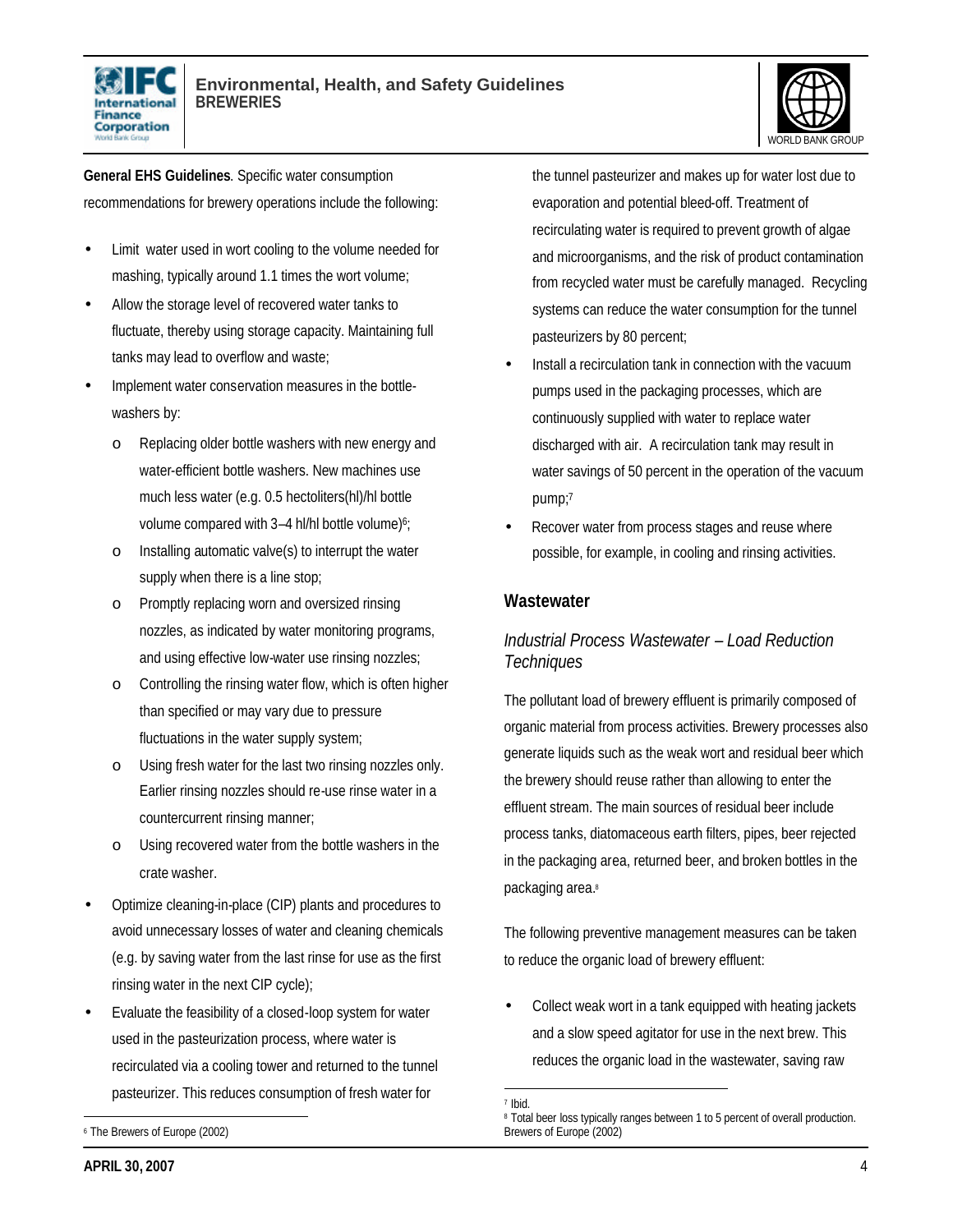



materials and conserving water. Weak wort collection is particularly important for high-gravity brewing;<sup>9</sup>

- Undertake procedural improvements to reduce the amount of residual beer, such as the emptying of tanks, good housekeeping, and efficient monitoring systems;<sup>10</sup>
- Avoid overfilling of fermenting vessels which causes loss of partially-fermented wort and yeast;
- Ensure sedimentation of caustics from the bottle washer;
- Collect and reuse of rinsing water from the last cleaning in the first cleaning-in-place (CIP) cycle.

### *Process Wastewater Treatment*

Techniques for treating industrial process wastewater in this sector include flow and load equalization, pH correction; sedimentation for suspended solids reduction using clarifiers; and biological treatment. Biological nutrient removal for reduction in nitrogen and phosphorus and disinfection by chlorination are sometimes required. Dewatering and disposal of residuals; in some instances composting or land application of wastewater treatment residuals of acceptable quality may be possible. Additional engineering controls may be required to contain and neutralize nuisance odors. Adoption of anaerobic biological treatment, followed by aeration is increasingly adopted by breweries worldwide. This technique has the benefits of much reduced footprint, substantial electricity savings and generation of biogas which can be used in boilers or for power generation.

Further guidance on management of industrial wastewater and examples of treatment approaches are discussed in the

**General EHS Guidelines**. Through use of these technologies and good practice techniques for wastewater management, facilities should meet the Guideline Values for wastewater discharge as indicated in the relevant table of Section 2 of this industry sector document.

### *Other Wastewater Streams*

Guidance on the management of non-contaminated wastewater from utility operations, non-contaminated stormwater, and sanitary sewage is provided in the **General EHS Guidelines**. Contaminated streams should be routed to the treatment system for industrial process wastewater.

### **Solid Wastes and By-products**

Beer production results in a variety of residues, such as spent grains, which have a commercial value and can be sold as byproducts to the agricultural sector. Recommended management measures to reduce solid waste production and increase byproduct sales include:

- Optimal use of raw materials to increase yield and reduce generation of solid and liquid waste, including:
	- o Avoidance of poor quality raw materials
	- o Optimizing milling of the grist
	- o Optimizing lautering, including sufficient sparging of the spent grains, to gain as much extract as possible
	- o Collection and use of weak wort for mashing in the next brew
	- o Optimizing clarification through use of a whirlpool as poor clarification results in a high trub11 volume
	- o Recovery of the wort from the hot trub
	- o Recovery of beer from surplus yeast
	- o Collection and reuse of residual beer. Pre-run and after-run beer is of high quality, and may be dosed directly into the beer flow in the filter line. Other

<sup>&</sup>lt;sup>9</sup> The COD value of weak wort is around 10,000 mg/kg. The weak wort volume is 2–6 percent of the wort volume and 1–1.5 percent of the weak wort is extract. Collection of the weak wort will therefore reduce the wastewater load by 20–60 g COD/hl wort produced (The Brewers of Europe 2002).

<sup>10</sup> The COD value of beer is around 120,000 mg/kg depending on its strength and alcohol content. The total amount of residual beer will be in the area 1-5 percent of the total production, sometimes higher. A reduction of 1 percent in the loss of residual beer to the sewer system will reduce the wastewater load by 120 g COD/hl beer (The Brewers of Europe 2002).

<sup>1</sup> 11 A precipitate consisting mainly of proteins (The Brewers of Europe, 2002).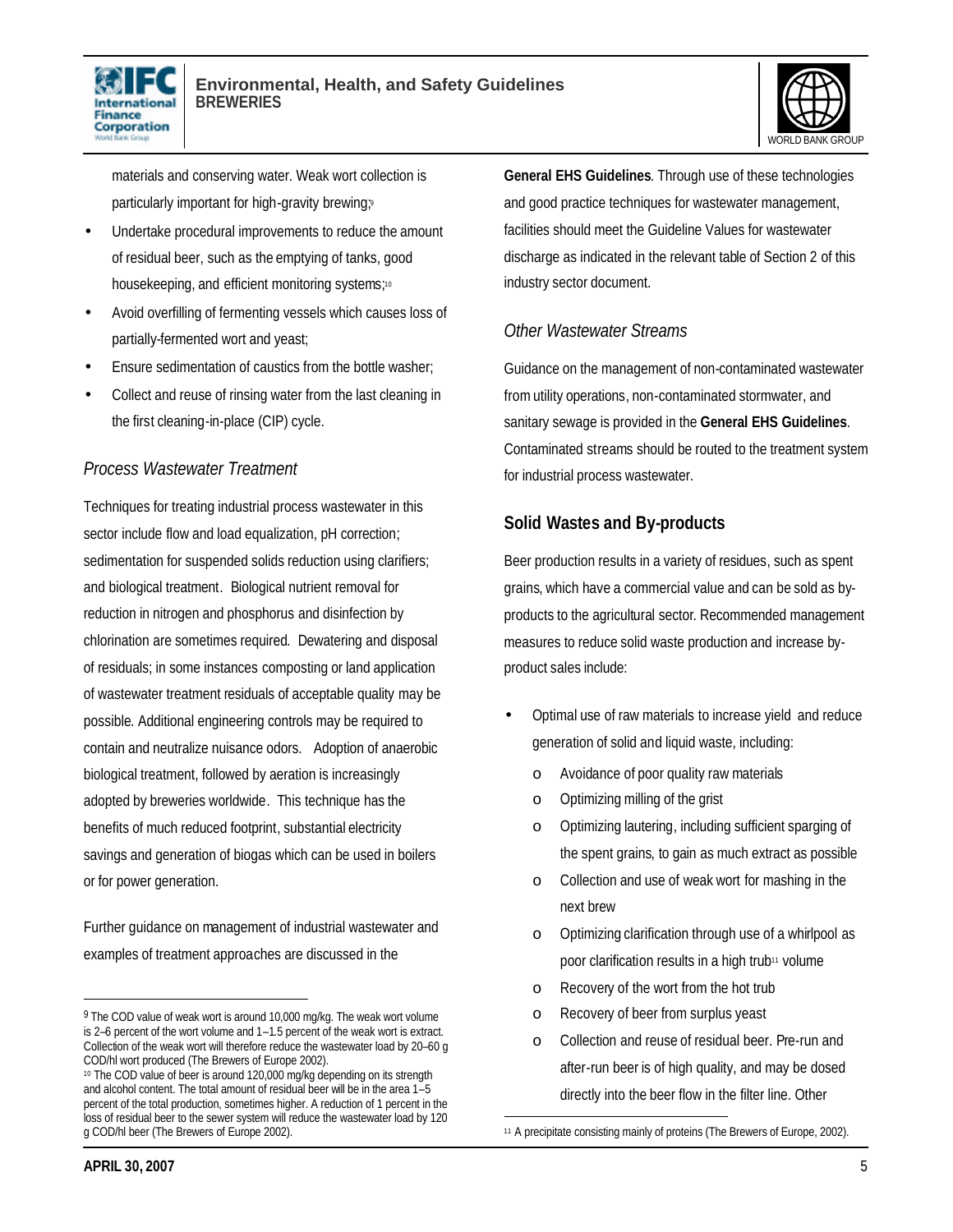



residual beer from the packaging area should be returned to the whirlpool

- Where feasible, the commercial value of the waste streams should be exploited by:
	- o Collecting spent brewers grains from mashing for sale as animal feed by-product
	- o Avoiding discharge of hot trub into the sewer system. The hot trub should be returned to the mash kettle or lauter tun and mash filter. The trub then forms part of the brewers grains and can in this way be utilized as animal feed<sup>12</sup>
	- o Collecting and reusing yeast from the fermentation process as a by-product. Yeast can be collected from fermentation and storage tanks, the yeast storage plant, and the filter line. Only part of the yeast can be reused in the next batch. As much surplus yeast as possible should be collected to avoid high chemical oxygen demand (COD) in the wastewater stream and resold for commercial use. Traditionally, surplus yeast has been sold as feed to pig livestock facilities. Other uses include yeast extract, yeast pills, cosmetics, and use by the pharmaceutical industry<sup>13</sup>
	- o Recycling broken glass from returned bottles to produce new glass
	- o Disposing of label pulp generated from washing of returned bottles. Where feasible, label pulp should be recycled or composted. Label pulp should be disposed of at a landfill facility if it contains high levels of caustic

liquid from the washing process or heavy metals from label ink

o Utilization of sludge from the brewery wastewater treatment plant through its application as an agricultural fertilizer, or disposal in an appropriate landfill facility

### **Emissions to Air of Odor and Dust**

Odor and dust are the most significant air emissions from breweries. Emissions from combustion sources for energy production and boiler houses are covered in the **General EHS Guidelines**.

#### *Odor*

The wort boiling process is the main source of odor emissions from a brewery. To reduce odor emissions from wort boiling, a heat recovery system should be used to collect and condense the vapors and the recovered energy used in process or utility systems.

#### *Dust*

The main sources of dust emissions are the use and storage of grains, sugar, and kieselguhr. Cyclones and bag filters should be used to collect and recover dust in the following manner:

- Dust generated from the unloading of raw materials and transport of malt and adjuncts should be conveyed to the mash or adjunct kettle and the extract recovered;
- Dust arising from malt and adjuncts may be used as animal feed.

# **1.2 Occupational Health and Safety**

Occupational health and safety issues during the construction and decommissioning of breweries are common to those of other industrial facilities and their prevention and control are

<sup>12</sup> The COD value of trub is around 150,000 milligrams per kilogram (mg/kg) wet trub. The amount of trub from a well-functioning whirlpool is 1 to 3 percent of the wort volume (in the case of insufficient whirlpool function even higher) with dry matter content between 15 and 20 percent. The reduction in wastewater load by returning the trub is therefore 150–450 grams (g) COD/hl wort (The Brewers of Europe 2002).

<sup>13</sup> The amount of this surplus and spent yeast slurry is 2–4 kg (10–15 percent dry matter content) per hl produced beer. The yeast suspension contains yeast and beer and has a high COD value (180,000–220,000 milligrams per liter (mg/l)). Very often the yeast or part of it is sent to the wastewater. The total COD load for the brewery will therefore be reduced by approximately 360–880 g COD/hl beer, if all yeast is collected instead of being led to the sewer system (Ibid.).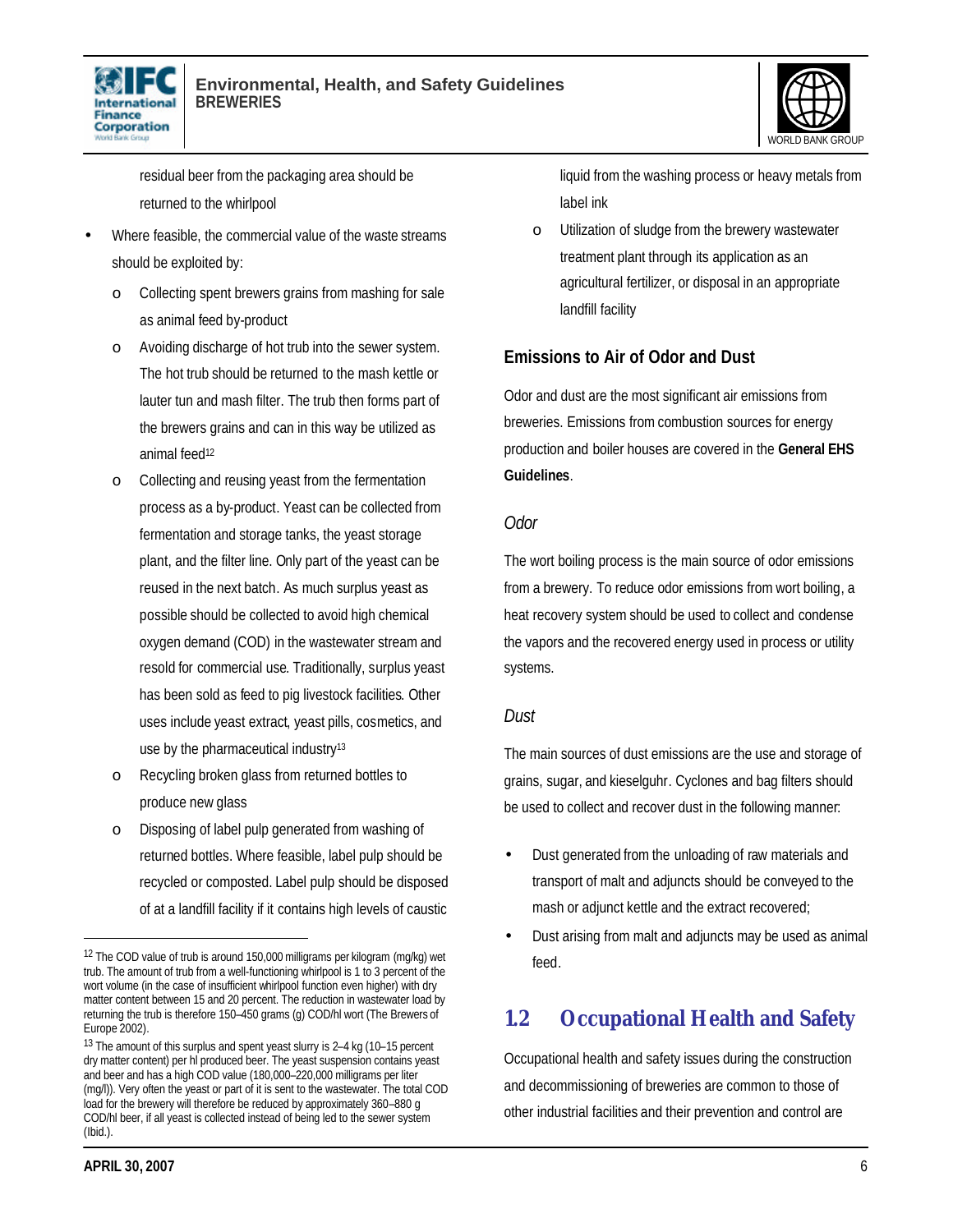



discussed in the **General EHS Guidelines**. Occupational health and safety hazards associated with brewery operations include:

- **Explosion risk**
- Exposure to chemical hazards
- Physical hazards
- Exposure to noise and vibrations

### **Explosion Risk**

Organic dust arising from grain storage, milling, and transport operations presents an explosion risk in the areas of the brewery where these operations occur. In addition to the guidance in the **General EHS Guidelines**, the following management measures should be taken to reduce dust explosion hazards:

- Frequent sweeping to control dust accumulation, and use of dust extraction and recycling systems to remove dust from work areas;
- Provision of electrical grounding, spark detection and prevention, and, if necessary, quenching systems;
- Use of explosion proof electrical motors, lights, switches, and connections in high risk areas;
- Integration of explosion relief vents in facility design and construction;
- Elimination of external ignition sources;
- Implementation of hot-work permits;
- Control of all smoking materials;
- Prohibition of cell phone use.

### **Exposure to Chemicals**

#### *Refrigerant Leakage*

Breweries often have large refrigeration systems, typically using ammonia refrigerant which is toxic and can form explosive mixtures in air. Safety and other guidance offered by

professional refrigeration institutions<sup>14</sup> should be adopted in refrigeration system siting, design, maintenance, and operation.

#### *Asphyxiation*

Carbon dioxide is produced during fermentation and maturation processes, carbon dioxide can be recovered, and carbon dioxide and / or nitrogen are stored and used in many brewery processes where inert atmospheres are required. Uncontrolled release of these gases or inadequate ventilation, particularly in confined or enclosed spaces such as fermentation and maturation rooms can result in accumulation of sufficient concentration to present asphyxiation risk. Appropriate safety measures should be developed based on a risk assessment, and may include enhanced ventilation, guidance on safe working in confined spaces contained within the **General EHS Guidelines**, and the use of personal gas detectors in high risk areas. Exposure to other chemicals typically involves chemicalhandling activities related to cleaning, disinfection and maintenance of process areas, pipe work and vessels. Recommendations for the management of exposure to chemicals are presented in the **General EHS Guidelines**.

### **Physical Hazards**

Physical hazards include exposure to same-level fall hazards due to slippery conditions, the use of machines and tools, the handling of glass bottles, and collisions with internal transport equipment, such as forklift trucks. Mills, mixers, grinders, augers and conveyors are potential hazards and may catch fingers, hair, and clothing. Eye injuries are a particular risk prevalent in bottling operations. The **General EHS Guidelines** provides guidance on general workplace conditions, including design and maintenance of working and walking surfaces to prevent slips

 $\overline{a}$ <sup>14</sup> For example the British Institute of Refrigeration (www.ior.org.uk) publishes guidelines on the safe design of ammonia (and other) refrigeration systems, safe handling of refrigerants etc. Refrigeration advice can also be obtained from ASHRAE (www.ahsrae.com) or the International Institute of Refrigeration (www.iifiir.org).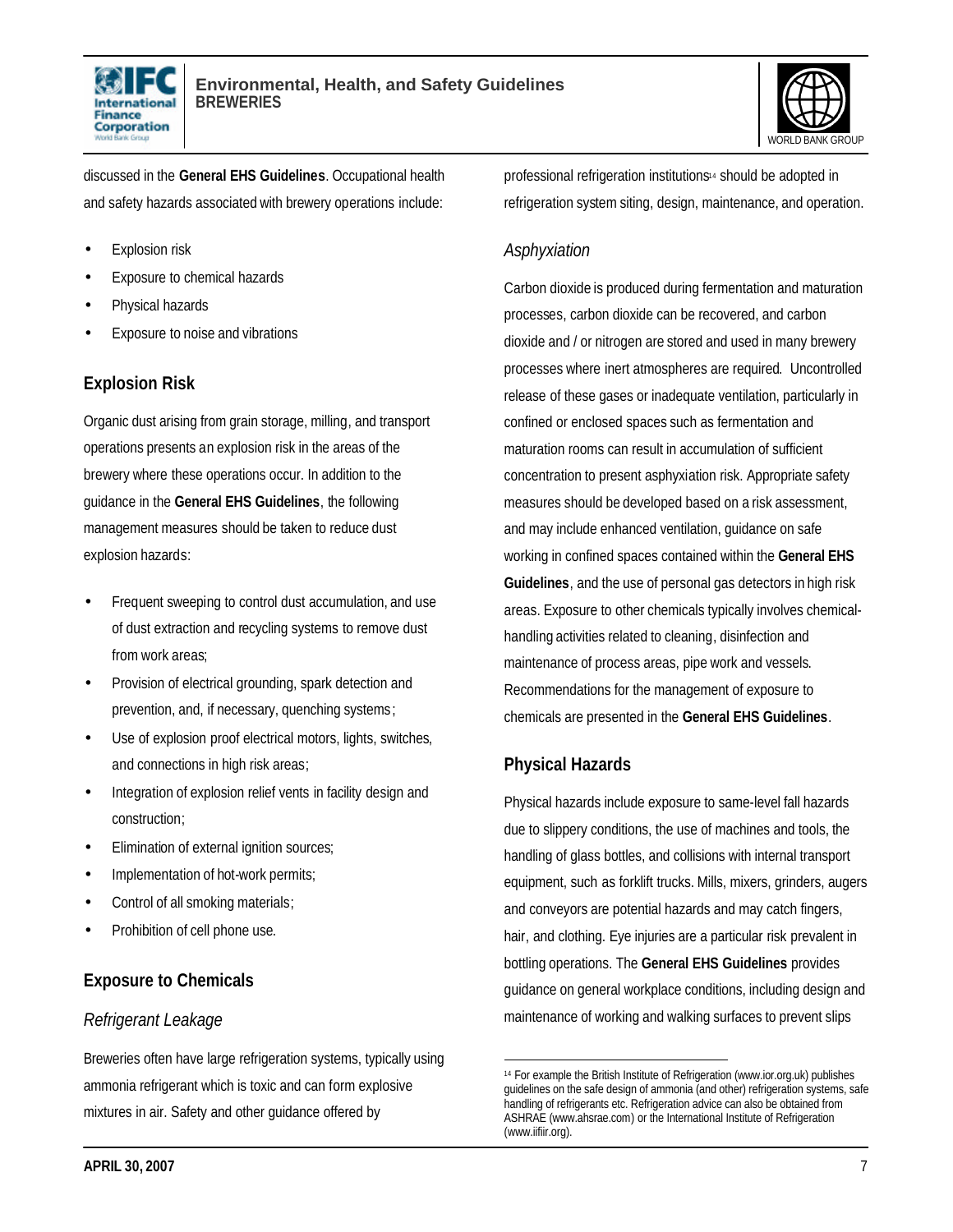



and falls, in addition to machine safety and guards, and the use of appropriate personal protective equipment (PPE).

### *Lifting, Carrying, Repetitive Work & Postures Injuries*

Brewery activities that may expose workers to risk of injury typically arise from heavy manual lifting and carrying (for example, crates of bottles); repetitive work including packing and cleaning, and poor work postures caused by inadequate workstation and process activity design. Recommended management approaches to reduce these injuries are presented in the **General EHS Guidelines**.

#### *Dust*

Dust inhalation is an occupational health and safety risk, particularly in areas where dry grains, yeast, and kieselguhr are handled. Risk mitigation guidance described the **General EHS Guidelines** should be followed.

#### *Pressurized Gas Systems*

Brewery process activities involve the use of pressurized gases, such as carbon dioxide (CO<sub>2</sub>) and nitrogen, refrigerants and compressed air. All these gases present hazards arising from over pressurization and tank ruptures, frostbite from CO2, nitrogen or refrigerants, and physical injury due to mishandled or damaged cylinders and pipelines. Recommended measures for handling pressurized gas tanks and other fixtures are addressed in the **General EHS Guidelines**.

#### **Exposure to Noise and Vibrations**

Brewery workers may be exposed to noise arising from transport of raw materials and finished products, and from process and utility machinery. Recommendations for managing exposure to noise and vibration, including use of appropriate PPE, are presented in the **General EHS Guidelines**.

# **1.3 Community Health and Safety**

Community health and safety issues for breweries are common to those of other industrial facilities and are discussed in the **General EHS Guidelines**.

#### **Product Safety Impacts and Management**

Brewery operations should follow internationally-recognized food safety standards consistent with the principles and practice of Hazard Analysis and Critical Control Point (HACCP) <sup>15</sup> and Codex Alimentarius.<sup>16</sup>

 $\overline{a}$ <sup>15</sup> ISO (2005).

<sup>16</sup> FAO and WHO (1962–2005).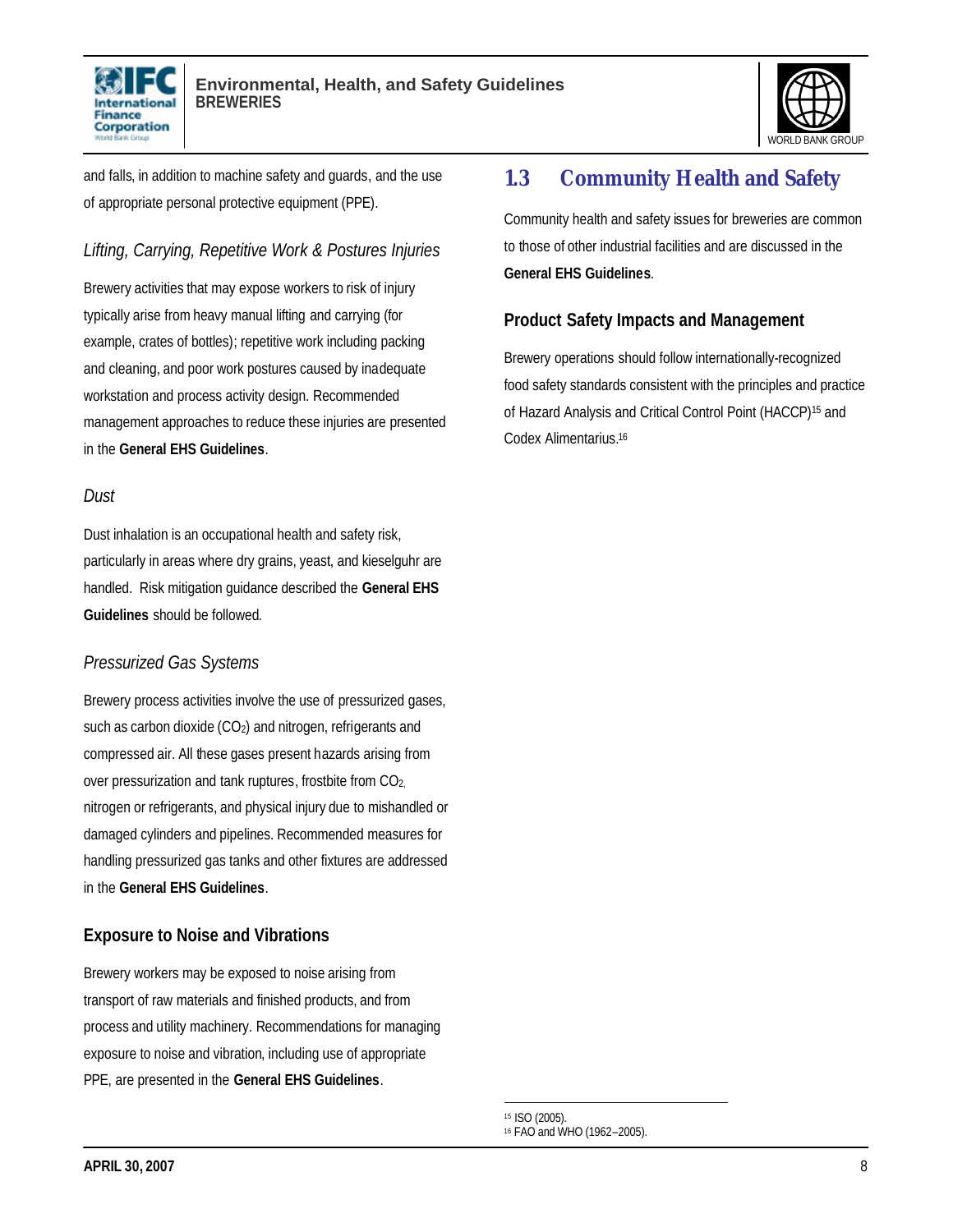



# **2.0 Performance Indicators and Monitoring**

### **2.1 Environment**

#### **Emissions and Effluent Guidelines**

Table 1 presents effluent guidelines for the breweries sector. Guideline values for process emissions and effluents in this sector are indicative of good international industry practice as reflected in relevant standards of countries with recognized regulatory frameworks. Guideline values for process emissions and effluents in this sector are indicative of good international industry practice as reflected in relevant standards of countries with recognized regulatory frameworks. These guidelines are achievable under normal operating conditions in appropriately designed and operated facilities through the application of pollution prevention and control techniques, as discussed in preceding sections of this document. These levels should be achieved, without dilution, at least 95 percent of the time that the plant or unit is operating, to be calculated as a proportion of annual operating hours. Deviation from these levels in consideration of specific local project conditions should be justified in the environmental assessment.

Effluent guidelines are applicable for direct discharges of treated effluents to surface waters for general use. Site-specific discharge levels may be established based on the availability and conditions in use of publicly operated sewage collection and treatment systems. If discharged directly to surface waters, discharge levels should be based on the receiving water use classification, as described in the **General EHS Guidelines**.

Combustion source emissions guidelines associated with steam- and power-generation activities from sources with a heat input capacity equal to or lower than 50 megawatts (MW) are addressed in the **General EHS Guidelines**. Larger power source emissions are addressed in the **EHS Guidelines for** 

**Thermal Power**. Guidance on ambient considerations based on the total load of emissions is provided in the **General EHS Guidelines**.

| Table 1. Effluent levels for breweries                                                                                      |                                              |                        |  |  |
|-----------------------------------------------------------------------------------------------------------------------------|----------------------------------------------|------------------------|--|--|
| <b>Pollutants</b>                                                                                                           | <b>Units</b>                                 | <b>Guideline Value</b> |  |  |
| рH                                                                                                                          | рH                                           | $6 - 9$                |  |  |
| BOD <sub>5</sub>                                                                                                            | mg/l                                         | 25                     |  |  |
| <b>COD</b>                                                                                                                  | mg/l                                         | 125                    |  |  |
| Total nitrogen                                                                                                              | mg/l                                         | 10                     |  |  |
| Total phosphorus                                                                                                            | mg/l                                         | $\mathfrak{D}$         |  |  |
| Oil and grease                                                                                                              | mg/l                                         | 10                     |  |  |
| <b>Total suspended solids</b>                                                                                               | mg/l                                         | 50                     |  |  |
| Temperature increase                                                                                                        | $\circ$ C                                    | $<3^{\text{b}}$        |  |  |
| Total coliform bacteria                                                                                                     | MPN <sup>a</sup> / 100 ml                    | 400                    |  |  |
| Active Ingredients /<br><b>Antibiotics</b>                                                                                  | To be determined on a case specific<br>basis |                        |  |  |
| Notes:<br>a MPN = Most Probable Number<br><b>b</b> At the edge of a scientifically established mixing zone which takes into |                                              |                        |  |  |

account ambient water quality, receiving water use, potential receptors and assimilative capacity

| Table 2. By-products and Waste Generation                                                                                |             |                  |  |  |
|--------------------------------------------------------------------------------------------------------------------------|-------------|------------------|--|--|
| <b>Outputs per Unit of Product</b>                                                                                       | <b>Unit</b> | <b>Benchmark</b> |  |  |
| By-products <sup>a</sup>                                                                                                 |             |                  |  |  |
| <b>Spent Grains</b>                                                                                                      | kg/hl beer  | 16-19            |  |  |
| Yeast & Lees                                                                                                             |             | $1.7 - 2.9$      |  |  |
| Kieselguhr                                                                                                               |             | $0.4 - 0.7$      |  |  |
| <b>Liquid Wastes</b>                                                                                                     |             |                  |  |  |
| <b>Liquid Effluents</b>                                                                                                  | hl/hl beer  | $3 - 6$          |  |  |
| Beer Loss                                                                                                                | %           | $1 - 5$          |  |  |
| Notes:<br><sup>a</sup> Input and Output Figures for Large German Breweries (capacity over 1<br>million hl beer) EC (2006 |             |                  |  |  |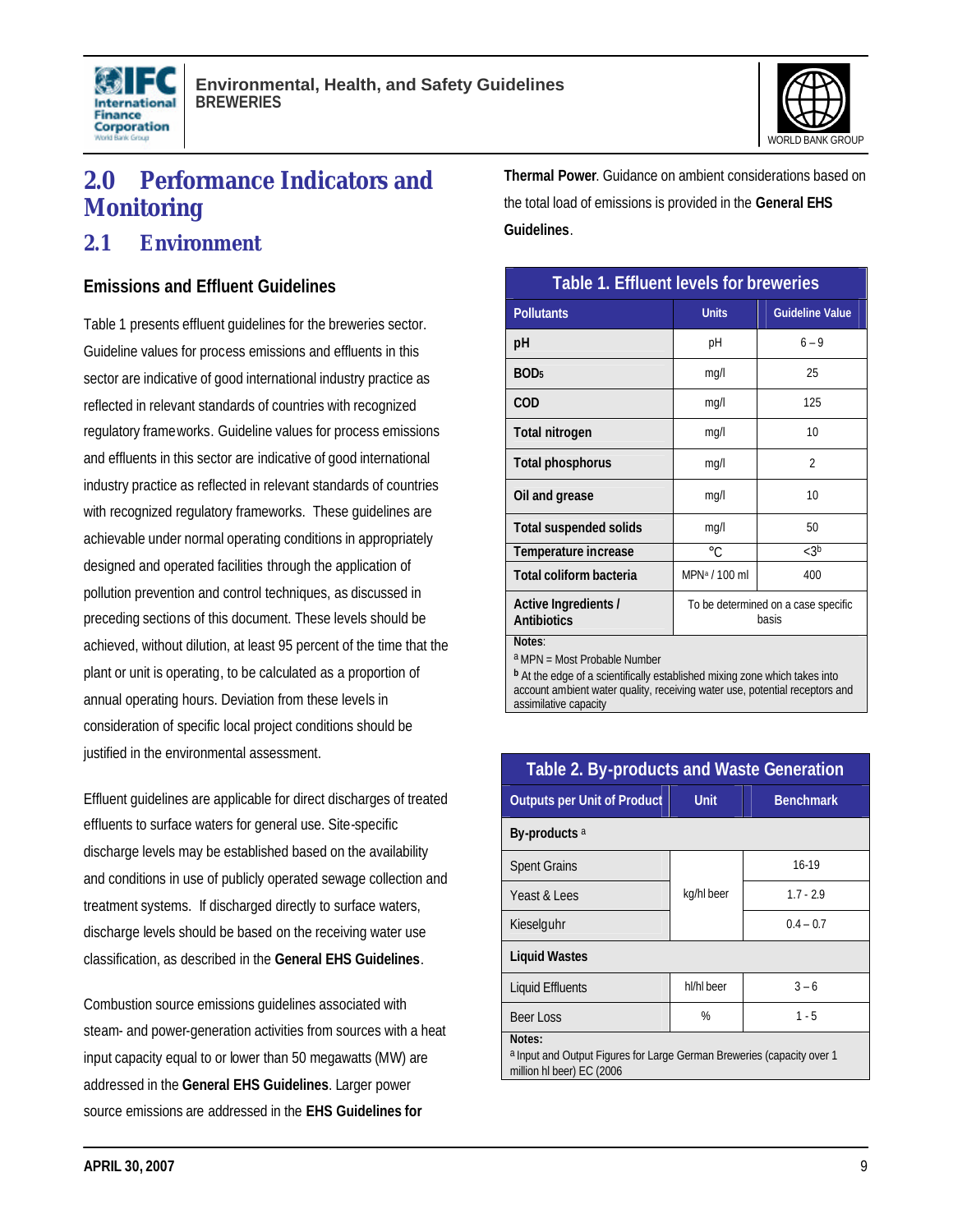



#### **Resource Use**

Tables 2 and 3 provide examples of waste and by-product production and energy and water consumption indicators for efficient breweries. Industry benchmark values are provided for comparative purposes only and individual projects should target continual improvement in these areas.

| <b>Table 3. Energy and Water Consumption</b>                                                                |            |                  |  |  |  |
|-------------------------------------------------------------------------------------------------------------|------------|------------------|--|--|--|
| <b>Outputs per Unit of Product</b>                                                                          | Unit       | <b>Benchmark</b> |  |  |  |
| Energy <sup>a</sup>                                                                                         |            |                  |  |  |  |
| Heat                                                                                                        | M.J/hl     | 85-120           |  |  |  |
| Electricity                                                                                                 | kWh/hl     | $7.5 - 11.5$     |  |  |  |
| <b>Total Energy</b>                                                                                         | M.J/hl     | 100-160          |  |  |  |
| Water <sup>a</sup>                                                                                          |            |                  |  |  |  |
| Water consumption                                                                                           | hl/hl beer | $4 - 7$          |  |  |  |
| Notes: a Input and Output Figures for Large German Breweries (capacity<br>over 1 million hl beer) EC (2006) |            |                  |  |  |  |

### **Environmental Monitoring**

Monitoring programs for this sector should be implemented to address all activities that have been identified to have potentially significant environmental impacts during normal operations and upset conditions. Environmental monitoring activities should be based on direct or indirect indicators of emissions, effluents, and resource use applicable to the particular project. Monitoring frequency should be sufficient to provide representative data for the parameter being monitored. Monitoring should be conducted by trained individuals following monitoring and record-keeping procedures, and using properly calibrated and maintained equipment. Monitoring data should be analyzed and reviewed at regular intervals and compared with the operating standards so that any necessary corrective actions can be taken. Additional guidance on applicable sampling and analytical methods for emissions and effluents is provided in the **General EHS Guidelines**.

# **2.2 Occupational Health and Safety**

#### **Occupational Health and Safety Guidelines**

Occupational health and safety performance should be evaluated against internationally published exposure guidelines, of which examples include the Threshold Limit Value (TLV®) occupational exposure guidelines and Biological Exposure Indices (BEIs®) published by American Conference of Governmental Industrial Hygienists (ACGIH),17 the Pocket Guide to Chemical Hazards published by the United States National Institute for Occupational Health and Safety (NIOSH),<sup>18</sup> Permissible Exposure Limits (PELs) published by the Occupational Safety and Health Administration of the United States (OSHA),19 Indicative Occupational Exposure Limit Values published by European Union member states,20 or other similar sources.

### **Accident and Fatality Rates**

Projects should try to reduce the number of accidents among project workers (whether directly employed or subcontracted) to a rate of zero, especially accidents that could result in lost work time, different levels of disability, or even fatalities. Facility rates may be benchmarked against the performance of facilities in this sector in developed countries through consultation with published sources (e.g. US Bureau of Labor Statistics and UK Health and Safety Executive)<sup>21</sup>.

### **Occupational Health and Safety Monitoring**

The working environment should be monitored for occupational hazards relevant to the specific project. Monitoring should be

<sup>1</sup> <sup>17</sup> Available at: http://www.acgih.org/TLV/ and http://www.acgih.org/store/

<sup>18</sup> Available at: http://www.cdc.gov/niosh/npg/

<sup>19</sup> Available at:

http://www.osha.gov/pls/oshaweb/owadisp.show\_document?p\_table=STANDAR DS&p\_id=9992

<sup>20</sup> Available at: http://europe.osha.eu.int/good\_practice/risks/ds/oel/

<sup>21</sup> Available at: http://www.bls.gov/iif/ and

http://www.hse.gov.uk/statistics/index.htm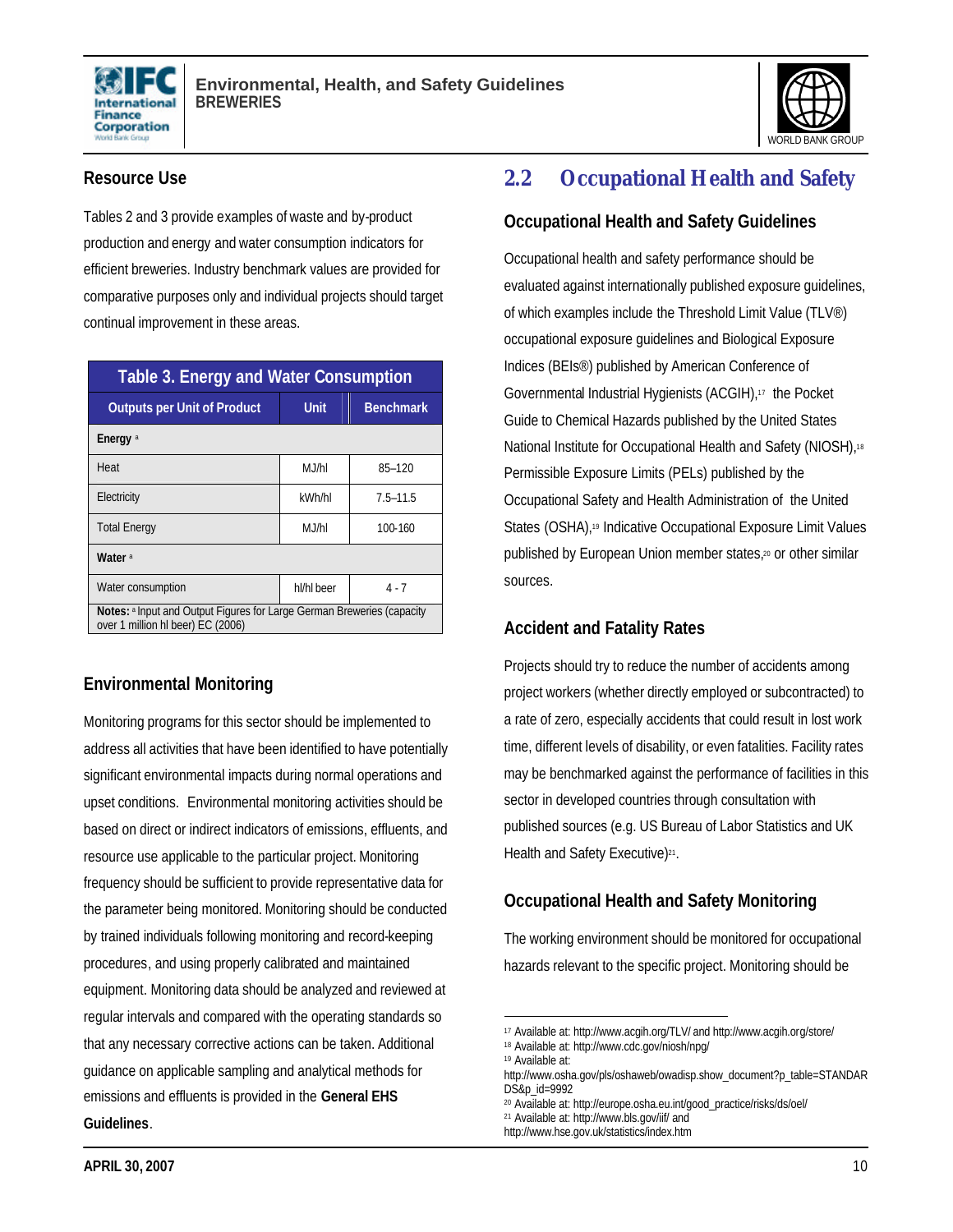



designed and implemented by accredited professionals,<sup>22</sup> as part of an occupational health and safety monitoring program. Facilities should also maintain a record of occupational accidents, diseases, and dangerous occurrences and accidents. Additional guidance on occupational health and safety monitoring programs is provided in the **General EHS Guidelines**.

<sup>22</sup> Accredited professionals may include certified industrial hygienists, registered occupational hygienists, or certified safety professionals or their equivalent.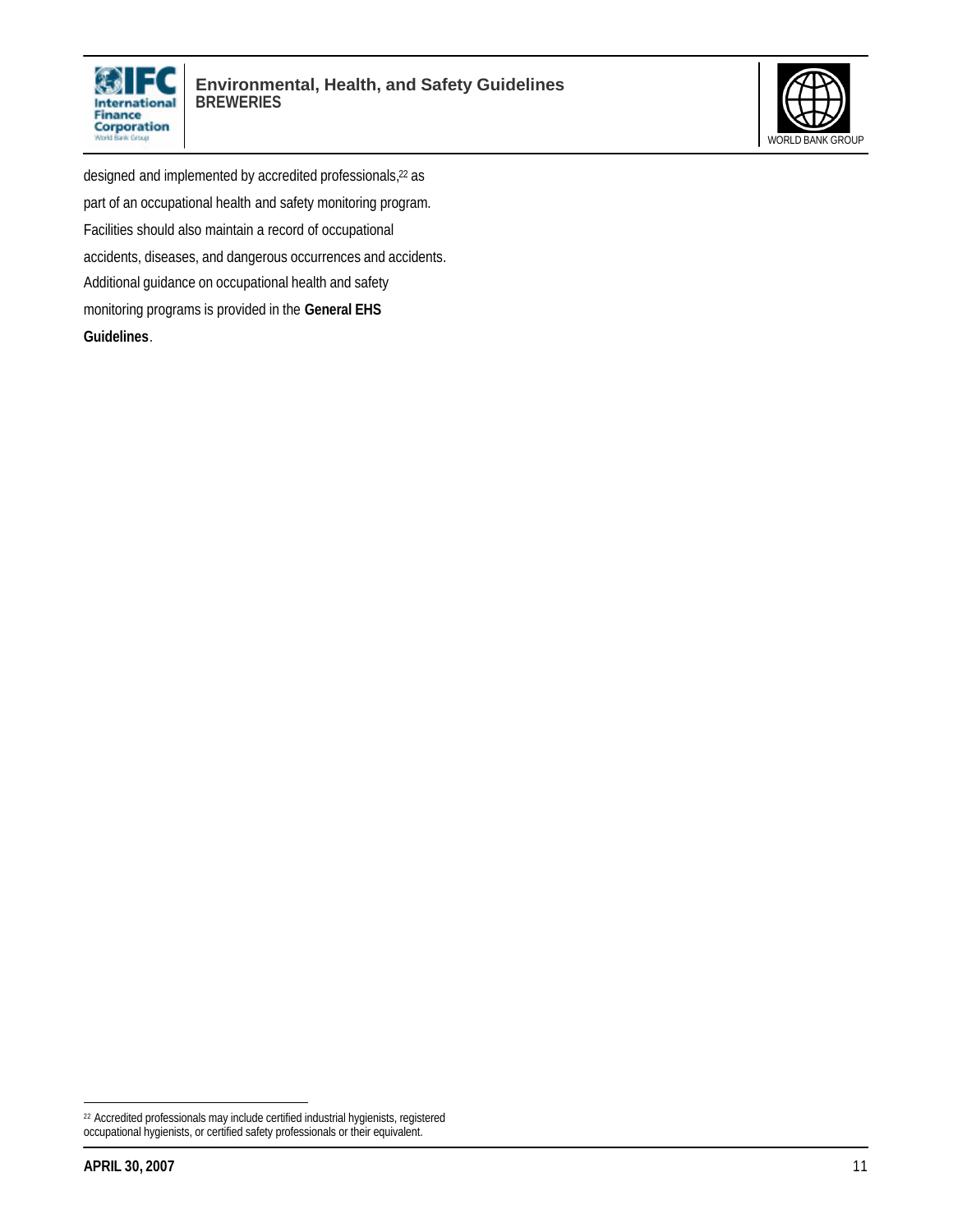



# **3.0 References and Additional Sources**

Curtin University of Technology, Centre of Excellence in Cleaner Production (CECP). 2002. Swan Brewery: Water and Energy Efficiency. Western Australia Case Studies. Perth: CECP. Available at http://cleanerproduction.curtin.edu.au/cecp/cecpcasestudyhome.htm

Dansk Standard. 2004. DS/OHSAS 18001:2004. Occupational health and safety management systems – Specification. 1 udgave. 2004–11-08. Copenhagen: Dansk Standard.

European Commission. 2006. European Integrated Pollution Prevention and Control Bureau (EIPPCB). Reference Document on Best Available Techniques (BAT) in the Food, Drink and Milk Industries. Seville: EIPPCB. Available at http://eippcb.jrc.es/pages/FActivities.htm

Health and Safety Commission (HSC). 2005a. Food Manufacture – Beer, Spirit and Soft Drink Manufacture. Injury Rate Comparison. London: National Statistics. Available at http://www.hse.gov.uk/food/drink.htm

HSC. 2005b. Health and Safety Statistics 2004/05. London: National Statistics. Available at http://www.hse.gov.uk/statistics/overall/hssh0405.pdf

HSC. 2005c. Rates of reported fatal injury to workers, non fatal injuries to employees and LFS rates of reportable injury to workers in manufacturing. London: National Statistics. Available at http://www.hse.gov.uk/statistics/industry/manufacturing-ld1.htm#notes

HSC. 2005d. Statistics of fatal injuries 2004/05. Fatal injuries to workers in manufacturing. London: National Statistics. Available at www.hse.gov.uk/statistics/overall/fatl0405.pdf

Indian Environmental Protection Agency (EPA). 1992. Central Pollution Control Board (CPCB). Notification May 5, 1992. 27.0 Fermentation Industry: Wastewater Discharge Standards (Distilleries, Maltries & Breweries). Delhi: Indian EPA. Available at http://www.cpcb.nic.in/standard27.htm

Irish Environmental Protection Agency (EPA). 1996. Best Available Technology Not Entailing Excessive Costs (BATNEEC) Guidance Note for Malting, Brewing & Distilling. Co. Wexford: Irish EPA. Available at http://www.epa.ie/TechnicalGuidanceandAdvice/GuidanceDocuments/

International Organization for Standardization (ISO). 2005. ISO 22000: 2005: Food Safety Management Systems - Requirements for any organization in the food chain. Geneva: ISO. Available at http://www.iso.org

ISO. 2004a. ISO 14001: 2004: Environmental Management Systems - Requirements with guidance for use. Geneva: ISO. Available at http://www.iso.org

ISO. 2004b. ISO 9001: 2000: Quality Management System. Geneva: ISO. Available at http://www.iso.org

Thailand Ministry of Natural Resources, Science and Environment. Pollution Control Department (PCD). 1996. Water Quality Standards: Industrial Effluent Standards. Bangkok: PCD. Available at http://www.pcd.go.th/info\_serv/en\_reg\_std\_water04.html#s1

The Brewers of Europe. 2002. Guidance Note for Establishing BAT in the Brewing Industry. October 2002. Brussels: Brewers of Europe. Available at http://www.brewersofeurope.org/asp/publications/publications.asp

United Nations Environment Programme (UNEP). 1996. Division of Technology, Industry and Economics (DTIE). Cleaner Production in Breweries: A Workbook for Trainers. First Edition. Paris: UNEP. Available at http://www.uneptie.org/pc/cp/library/catalogue/cp\_training.htm

United States Bureau of Labor Statistics (BLS). 2004a. Census of Fatal Occupational Injuries Charts, 1992–2004. Number and rate of fatal occupational injuries by private industry sector, 2004. (Table page 10). Washington DC: BLS. Available at http://www.bls.gov/iif/oshwc/cfoi/cfch0003.pdf

US BLS. 2004b. Industry Injury and Illness Data – 2004. Supplemental News Release Tables. Table SNR05: Incident rate and number of nonfatal occupational injuries by industry, 2004. Washington D.C.: BLS. Available at http://www.bls.gov/iif/oshwc/osh/os/ostb1479.pdf.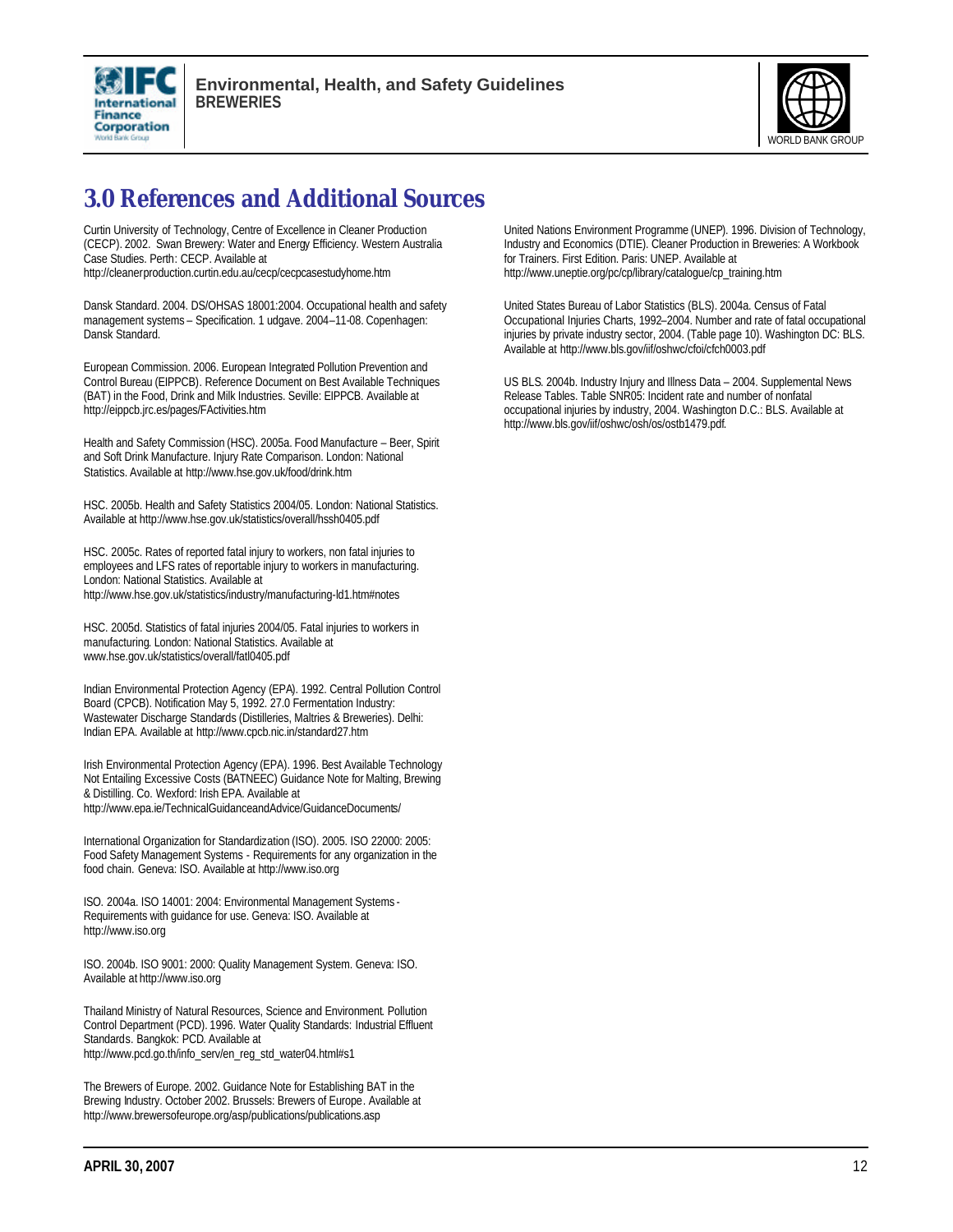



# **Annex A: General Description of Industry Activities**

Beer is a low alcohol content beverage produced by fermenting sugars extracted from various types of cereals. A large number of different beer types exist that vary in the use of raw material, and the strength, taste profile, and packing of the final product. Each brewery generally has its own specific product and container mix.

Production methods differ by brewery, as well as according to beer types, equipment, and national legislation. Historically beer was produced from malted barley. However, there is a trend toward a more diverse group of cereals, with modern large breweries increasingly using maize and rice. The sugar is extracted from the cereal into the water, hops are added, and the mixture boiled. After cooling, the mix is fermented with yeast to produce alcohol. This raw beer is then matured and packed. Some beers are filtered and pasteurized.

### **Raw Material Handling and Storage**

The raw materials for beer production generally include cereal (barley malt, rice or maize), hops, water, and yeast. The malting process converts the starch in the cereal into fermentable sugar which is extracted from the malt during mashing. Extracts from the hop are used as a preservative and to add bitterness to the sugar solution. Yeast converts the sugars into alcohol during fermentation. Brewery operations require heating and cooling, cleaning agents, and packaging materials.

### **Wort Production**

The delivered cereal is weighed, conveyed, cleaned, and stored in silos until it is made available for wort production. Cleaning and grinding / milling activities are used to prepare the cereal for mashing. Mashing, lautering and wort boiling together are the brewing stages of the beer-making process.

#### *Milling*

The cereal is milled to produce a mixture of flour and husks known as grist. The fineness to which the malt is milled is a balance between best extract yield, the chosen technology, and ability to filter the wort. The cereal handling areas should be designed to control excessive dust production and minimize sources of ignition including sparks to prevent explosions.

### *Mashing*

After milling, the grist is mixed with hot water, to form a "mash" and left to stand in a process known as mashing. The purpose of mashing is to obtain a high yield of fermentable extract from the malt grist and adjuncts by extraction into the brewing water. This extract is "wort." Only a minor part of the extract is obtained by being dissolved, while the remainder is extracted by means of the enzymatic breakdown of complex insoluble substances to simple water-soluble substances. Physical parameters such as temperature, pH, and the length of mashing time should be carefully controlled to obtain optimum extraction.

### *Mash Filtration*

Wort is separated from the solid portion of the mash, known as "brewers grains" by filtration. This process is called lautering and takes place in a lauter tun or in a mash filter at a temperature of about 75ºC to 78ºC.<sup>23</sup> After lautering, the spent brewers grains are discharged to silos and traditionally sold to farmers for use as cattle feed. Brewers grains from lauter tuns have a dry matter content of 19–22 percent and from mash filters a dry matter content of 35–40 percent. The remaining wort in the lauter tun will have a low content of extract and is called weak "wort".

 $\overline{a}$ 23 The Brewers of Europe (2002).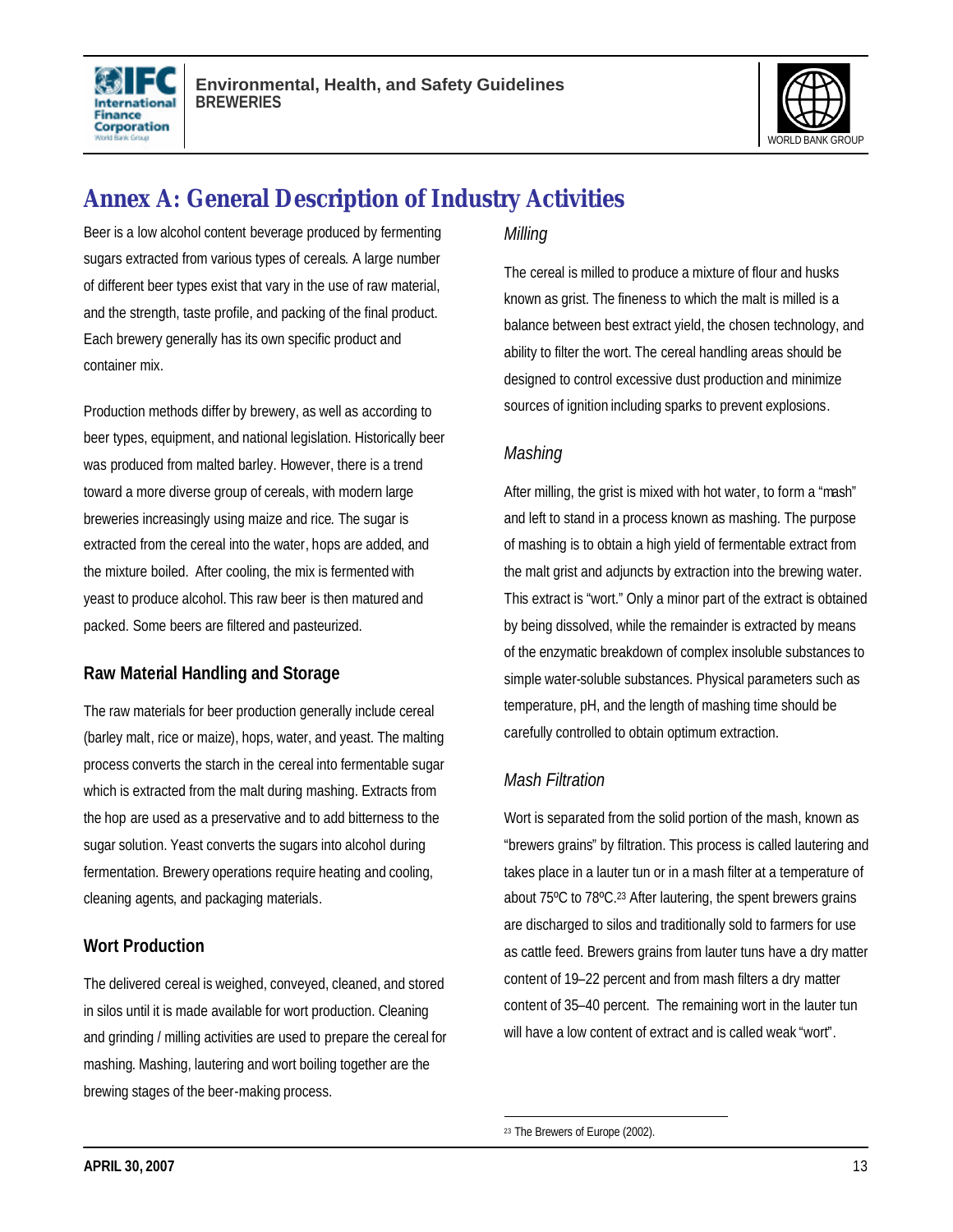



#### *Wort Boiling*

Following removal of the spent brewers grains, the wort is transferred to the wort kettle. The wort is heated to boiling in the wort kettle and hops are added. and the wort is boiled for 1 to 1.5 hours with a boiling intensity of 5–8 percent evaporation of casting volume24 per hour. Total evaporation is generally 6–10 percent. Heating and boiling of wort are highly energy intensive.

#### *Wort Clarification and Cooling*

Following boiling, the wort is cleaned, typically by passing it through a "whirlpool" which separates clean wort from residual solids known as trub. After clarification, the wort is cooled to the "pitching temperature" (the temperature at which the cooled wort enters the fermentation vessel) in a heat exchanger (the "wort cooler") which is cooled by chilled water. Wort cooling can be achieved with a volume of cooling water around 1.1 times the wort volume. Hot water (75ºC to 85ºC) arising from the wort cooler is collected and used as brewing water for the next batch. Discharge of organic matter (trub) can occur through the clarification process.

# *High Gravity Brewing*

High gravity brewing is often used to produce wort that contains sufficient concentration of extract that complete fermentation will result in a beer with a higher alcohol content than that of as-sold beer. Sales strength is achieved by dilution with de-aerated brewing quality water. This technique results in energy savings because dilution water is not heated in the mashing and wort boiling processes. It also enables brewhouse and fermenting vessels to produce a higher quantity of sales strength beer than would otherwise result.

### **Fermentation and Maturation**

After the wort has been cooled to the pitching temperature, oxygen is added. The wort is then pumped to the fermentation vessels (FVs) where yeast is added and fermentation starts. During fermentation, yeast converts sugar in wort to alcohol and carbon dioxide. The fermentation process is exothermic, and temperatures are carefully controlled according to process needs which often vary according to the nature of the product and region of production. The duration of the fermentation is determined by the product recipe. Carbon dioxide produced during fermentation may be collected for use in various brewery processes.

Fermentation is stopped through rapid cooling of the FV, at which time the yeast is harvested and pumped to the storage tank. Fermentation produces more yeast than is typically required for the next batch. Therefore, part of the harvested yeast is disposed of, often being used as animal feed.

After fermentation, the beer is pumped into tanks for maturation under controlled temperature conditions for several weeks.

### **Beer Processing**

#### *Filtration*

Following maturation, most beer is filtered to remove remaining yeast to obtain "bright beer" which has the specified level of clarity and prolonged shelf life. The filtration takes place in a kieselguhr (diatomaceous earth) filter using frame, candle, or mesh filters. Spent kieselguhr can be used in farming, reprocessed, or as building material. Following filtration beer is stored in "bright beer tanks" and is ready for packaging in the bottling hall.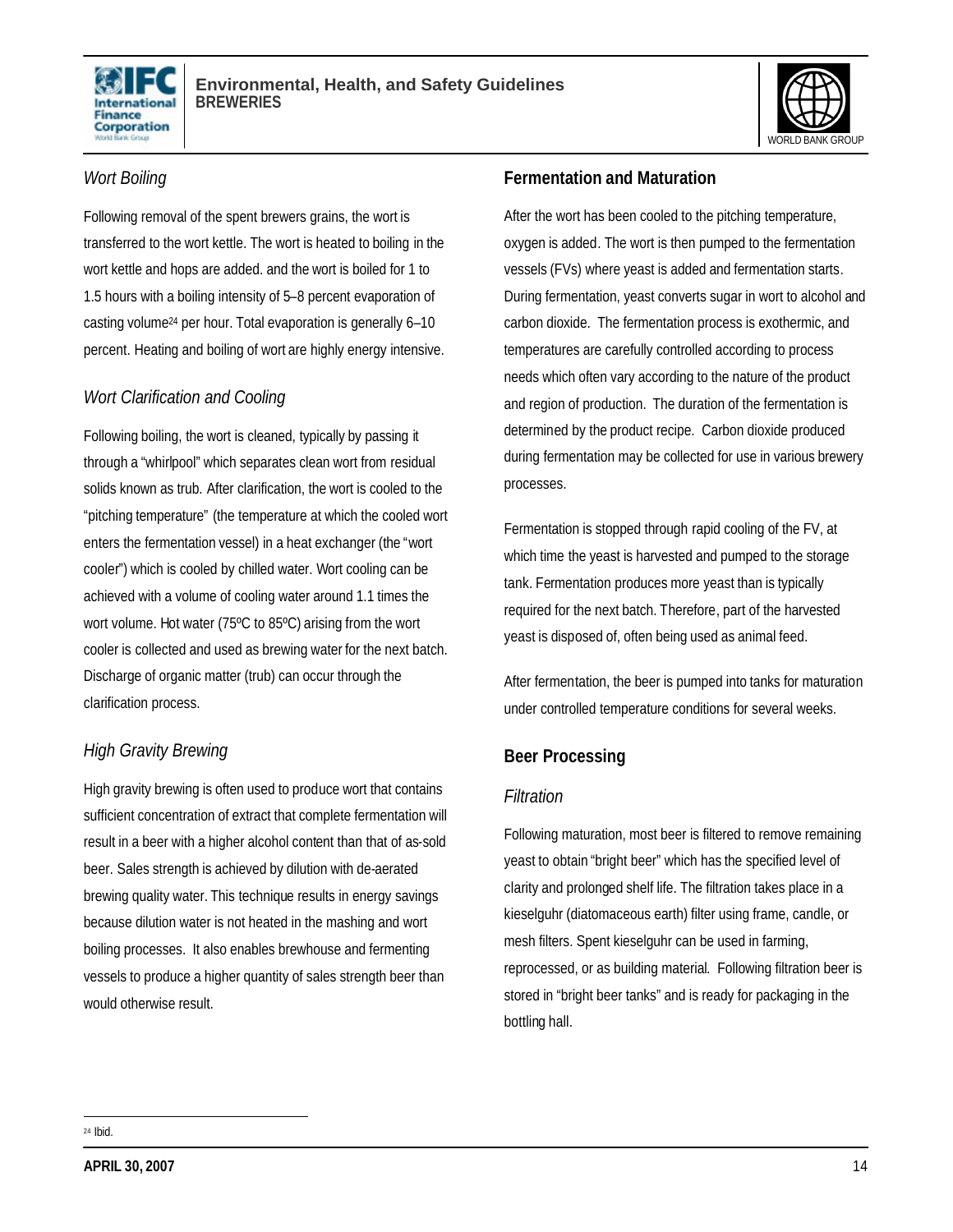



#### *Carbonation*

The beer may be carbonated before being sent to the bright beer tanks. Nitrogen gas may also be used in small quantities to enhance foam performance.

### *Dilution*

High alcohol content beer resulting from high-gravity brewing is diluted to final product strength with de-aerated brewing-quality water before packaging.

### *Cleaning-in-Place (CIP)*

It is important that all process equipment and pipes are kept clean and disinfected. Cleaning is carried out by means of CIP systems, where cleaning agents are circulated through the equipment or sprinkled over the surface of the tanks. Caustic soda or acid are often used as cleaning agents. The cleaning and disinfection of the brewery equipment may use a substantial amount of energy, water, cleaning agents, and disinfectants. The design of CIP systems can vary greatly, ranging from simple systems in which a batch of cleaning solutions is prepared and pumped through the system and drained, to fully automatic systems consisting of tanks for water and cleaning solutions that make it possible to reuse some water and cleaning solutions.

# **Packaging Operations**

Beer is pumped from the bright beer tanks and after dilution to sales strength is bottled, canned, or kegged in the packaging area. During these operations, it is important that the beer is protected from oxygen contact and carbonation loss. Packaging lines may have different packaging materials and levels of automation, and typically produce high noise levels.

#### *Bottle Washing and Control*

Returned bottles are sorted electronically. Foreign bottles are returned to their respective manufacturers or crushed and sent to recycling. After sorting, bottles are sent to a bottle washer where all internal and external impurities are removed. Bottle washer operations typically include soaking and washing, high – temperature sterilization, and rinsing. The bottle washer consumes large quantities of energy, water, and caustic soda. Substantial quantities of wastewater are discharged and the effluent may have a high organic load. When a bottle has been cleaned, it is inspected for damage and residual dirt.

### *Bottle Filling*

The bottles are transported by conveyor belts from the bottle washer to the filling machine. They are filled under pressure according to the quantity of dissolved carbon dioxide in the beer. An important function of the filling machine is to prevent oxygen from coming into contact with the beer. The bottles are sealed immediately after filling (usually with crown corks) and the filling volume is checked. The sealed bottles are then conveyed to the tunnel pasteurizer.

### *Can Filling*

Can filling is based on the same principles as bottle filling. Because of their low weight, it is necessary to convey the cans gently to ensure constant spacing. Furthermore, special attention should be paid to the thin wall thickness and resulting low stability of the cans. Filling lines consume large quantities of electricity. Beer loss can occur on the filling line, contributing to the organic load of the effluent.

#### *Pasteurization*

Beer is usually pasteurized to kill any remaining live yeasts or other microorganisms and so prolong the shelf life. Two alternative methods are used for pasteurization: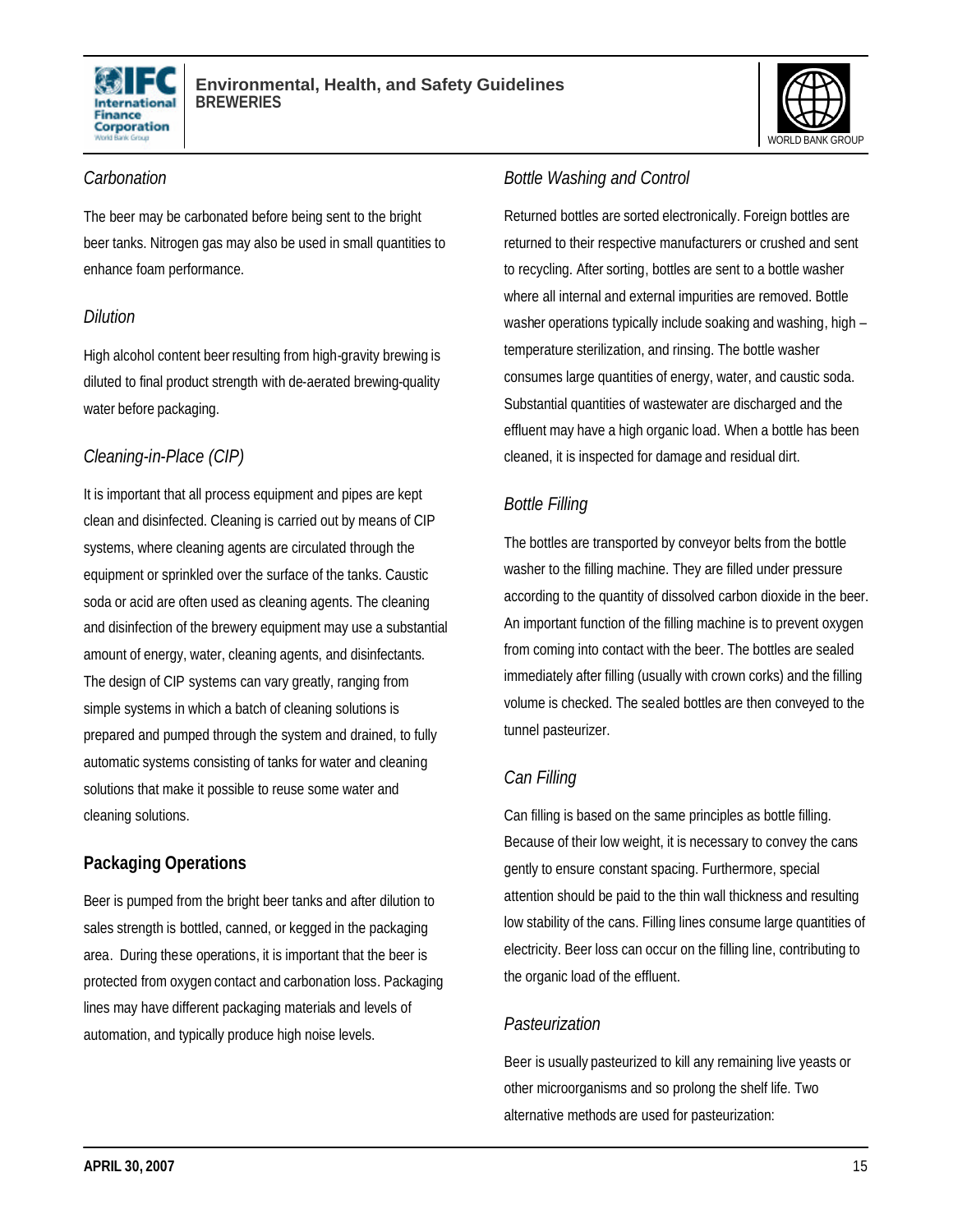



- Tunnel pasteurization, during which the beer is pasteurized in bottles or cans (i.e. the beer and container are pasteurized as a closed, assembled unit);
- Flash pasteurization, which employs a heat exchanger in which the beer is pasteurized before it is filled into kegs.

#### *Labeling*

Following tunnel pasteurization, the bottles are conveyed to the labeler. Starch- or protein-based glues are used as adhesives to ensure labels come off easily when the returnable bottles are cleaned. Labeling lines consume large quantities of electricity. High noise levels can arise from the labeling line.

#### *Packing*

Bottles and cans are packed in crates, cartons, or other forms of transport packaging and palletized. Kegs are transported on pallets.

#### **Utilities**

Brewery processes have a high energy demand for heating and cooling purposes, in addition to high water consumption. Utility installations are therefore a key factor in this sector. Brewery processes are typically supplied with heat from a steam boiler plant. Process cooling is usually provided by central ammoniabased refrigeration systems, which circulate ammonia or a secondary fluid (e.g. chilled water, brines or glycols) to the points where cooling is required. Compressed air is mainly used for instruments, actuators, pressurizing of tanks, and sometimes the transport of spent brewers grain.

### *Water Treatment Plant*

Breweries typically draw water from wells or from surface intake at a lake or river, and use several different qualities of water, for example, brewing quality water for mashing, deaerated brewing water for dilution, softened water for utility systems and tunnel

pasteurizers, washdown water etc. For this reason, breweries often have several sophisticated water treatment facilities.

# *CO2 Recovery Plant*

The CO2 generated during the fermentation process can be collected, cleaned and stored before being used in the process. CO2 is necessary for carbonation and to provide inert atmospheres as required by the process.

### *Nitrogen Generation*

Breweries may use nitrogen instead of  $CO<sub>2</sub>$  to provide inert atmospheres. Nitrogen can be generated on site from atmospheric air through a thermal or membrane separation technique or can be supplied in bulk from external sources.

# *Electricity Supply*

Most breweries purchase electricity from the national grid, although some use cogeneration/combined heat and power (CHP) plants that produce both electricity and heat/steam.